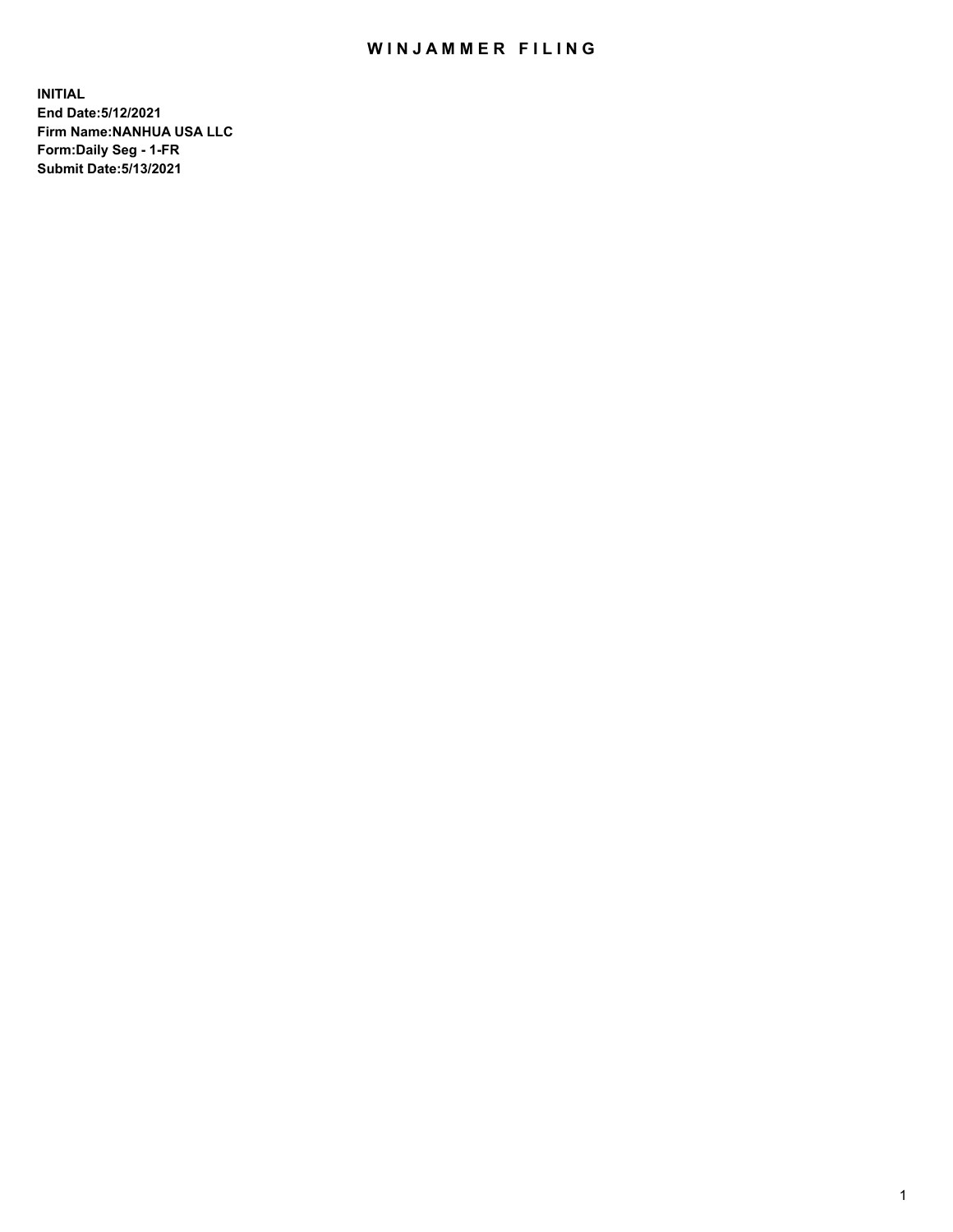## **INITIAL End Date:5/12/2021 Firm Name:NANHUA USA LLC Form:Daily Seg - 1-FR Submit Date:5/13/2021 Daily Segregation - Cover Page**

Name of Company **NANHUA USA LLC** [0010]

| <b>Contact Name</b>                                                            | <b>Kimberley Vercoe [0040]</b>             |
|--------------------------------------------------------------------------------|--------------------------------------------|
| <b>Contact Phone Number</b>                                                    | <u>+1 (312) 526-3930</u> [0060]            |
| <b>Contact Email Address</b>                                                   | Kimberley.Vercoe@nanhua-usa.<br>com [0065] |
| FCM's Customer Segregated Funds Residual Interest Target (choose one):         |                                            |
| a. Minimum dollar amount: ; or                                                 | 3,500,000 [8930]                           |
| b. Minimum percentage of customer segregated funds required:% ; or             | 0 [8940]                                   |
| c. Dollar amount range between: and; or                                        | $0$ [8950] $0$ [8951]                      |
| d. Percentage range of customer segregated funds required between:% and%.      | $0$ [8960] 0 [8961]                        |
| FCM's Customer Secured Amount Funds Residual Interest Target (choose one):     |                                            |
| a. Minimum dollar amount: ; or                                                 | 100,000 [8970]                             |
| b. Minimum percentage of customer secured funds required:%; or                 | $0$ [8980]                                 |
| c. Dollar amount range between: and; or                                        | $0$ [8990] $0$ [8991]                      |
| d. Percentage range of customer secured funds required between: % and %.       | $0$ [9000] 0 [9001]                        |
| FCM's Cleared Swaps Customer Collateral Residual Interest Target (choose one): |                                            |
| a. Minimum dollar amount: ; or                                                 | $0$ [9010]                                 |
| b. Minimum percentage of cleared swaps customer collateral required:%; or      | $0$ [9020]                                 |
|                                                                                |                                            |

- c. Dollar amount range between:and; or **0** [9030] **0** [9031]
- d. Percentage range of cleared swaps customer collateral required between:% and%. **0** [9040] **0** [9041]

Attach supporting documents

| [9010]                 |
|------------------------|
| [9020]                 |
| [9030] <b>0</b> [9031] |
| 190401 <b>0</b> 190411 |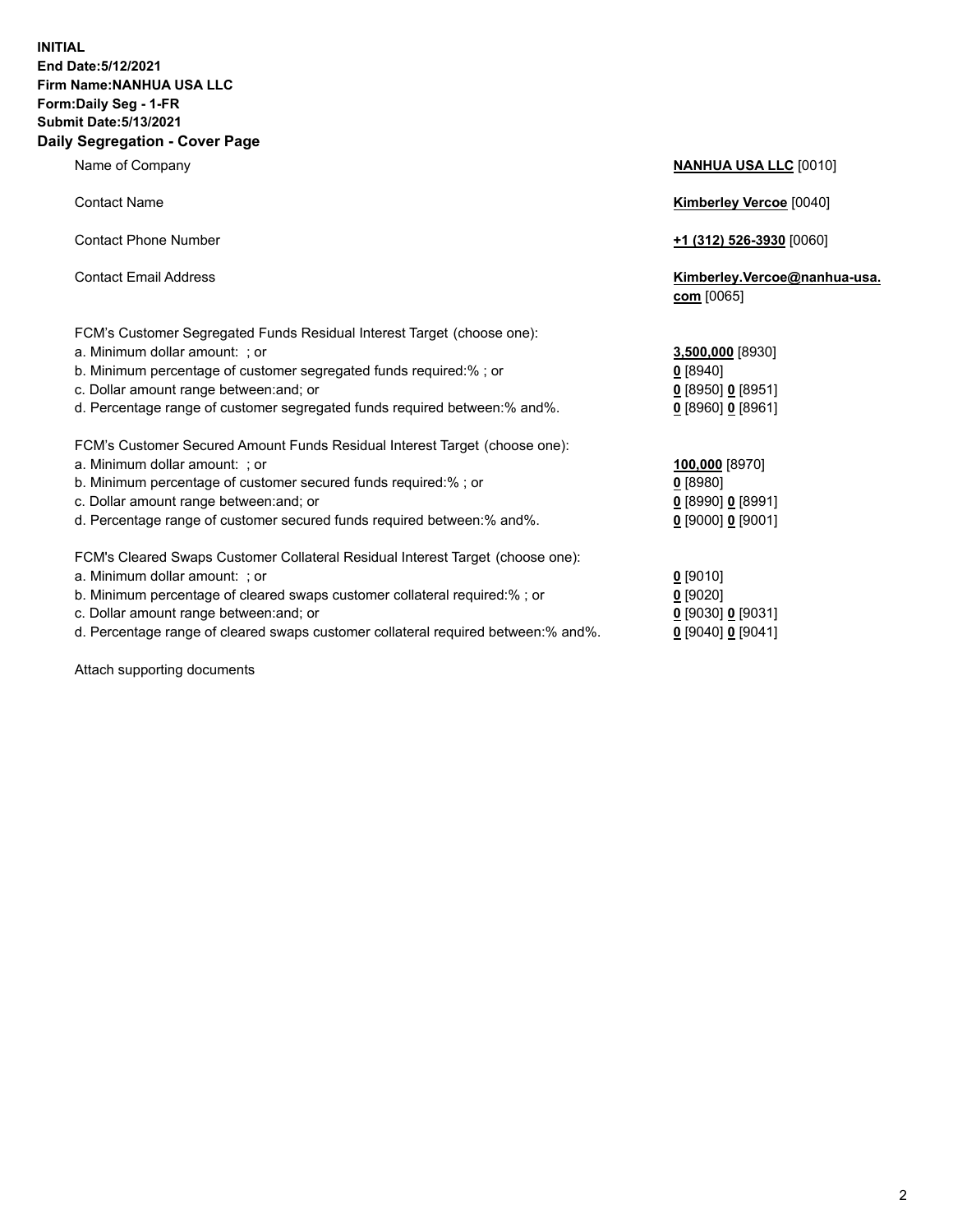## **INITIAL End Date:5/12/2021 Firm Name:NANHUA USA LLC Form:Daily Seg - 1-FR Submit Date:5/13/2021 Daily Segregation - Secured Amounts**

|     | Foreign Futures and Foreign Options Secured Amounts                                         |                         |
|-----|---------------------------------------------------------------------------------------------|-------------------------|
|     | Amount required to be set aside pursuant to law, rule or regulation of a foreign            | $0$ [5605]              |
|     | government or a rule of a self-regulatory organization authorized thereunder                |                         |
| 1.  | Net ledger balance - Foreign Futures and Foreign Option Trading - All Customers             |                         |
|     | A. Cash                                                                                     | 115,094 [5615]          |
|     | B. Securities (at market)                                                                   | $0$ [5617]              |
| 2.  | Net unrealized profit (loss) in open futures contracts traded on a foreign board of trade   | -38,941 [5625]          |
| 3.  | Exchange traded options                                                                     |                         |
|     | A. Market value of open option contracts purchased on a foreign board of trade              | $0$ [5635]              |
|     | B. Market value of open contracts granted (sold) on a foreign board of trade                | $0$ [5637]              |
| 4.  | Net equity (deficit) (add lines 1. 2. and 3.)                                               | 76,153 [5645]           |
| 5.  | Account liquidating to a deficit and account with a debit balances - gross amount           | $0$ [5651]              |
|     | Less: amount offset by customer owned securities                                            | 0 [5652] 0 [5654]       |
| 6   | Amount required to be set aside as the secured amount - Net Liquidating Equity              | 76,153 [5655]           |
|     | Method (add lines 4 and 5)                                                                  |                         |
| 7.  | Greater of amount required to be set aside pursuant to foreign jurisdiction (above) or line | 76,153 [5660]           |
|     | 6.                                                                                          |                         |
|     | FUNDS DEPOSITED IN SEPARATE REGULATION 30.7 ACCOUNTS                                        |                         |
| 1.  | Cash in Banks                                                                               |                         |
|     | A. Banks located in the United States                                                       | 381,320 [5700]          |
|     | B. Other banks qualified under Regulation 30.7                                              | 0 [5720] 381,320 [5730] |
| 2.  | Securities                                                                                  |                         |
|     | A. In safekeeping with banks located in the United States                                   | $0$ [5740]              |
|     | B. In safekeeping with other banks qualified under Regulation 30.7                          | 0 [5760] 0 [5770]       |
| 3.  | Equities with registered futures commission merchants                                       |                         |
|     | A. Cash                                                                                     | $0$ [5780]              |
|     | <b>B.</b> Securities                                                                        | $0$ [5790]              |
|     | C. Unrealized gain (loss) on open futures contracts                                         | $0$ [5800]              |
|     | D. Value of long option contracts                                                           | $0$ [5810]              |
|     | E. Value of short option contracts                                                          | 0 [5815] 0 [5820]       |
| 4.  | Amounts held by clearing organizations of foreign boards of trade                           |                         |
|     | A. Cash                                                                                     | $0$ [5840]              |
|     | <b>B.</b> Securities                                                                        | $0$ [5850]              |
|     | C. Amount due to (from) clearing organization - daily variation                             | 0[5860]                 |
|     | D. Value of long option contracts                                                           | $0$ [5870]              |
|     | E. Value of short option contracts                                                          | 0 [5875] 0 [5880]       |
| 5.  | Amounts held by member of foreign boards of trade                                           |                         |
|     | A. Cash                                                                                     | 86,037 [5900]           |
|     | <b>B.</b> Securities                                                                        | $0$ [5910]              |
|     | C. Unrealized gain (loss) on open futures contracts                                         | -38,941 [5920]          |
|     | D. Value of long option contracts                                                           | $0$ [5930]              |
|     | E. Value of short option contracts                                                          | 0 [5935] 47,096 [5940]  |
| 6.  | Amounts with other depositories designated by a foreign board of trade                      | $0$ [5960]              |
| 7.  | Segregated funds on hand                                                                    | $0$ [5965]              |
| 8.  | Total funds in separate section 30.7 accounts                                               | 428,416 [5970]          |
| 9.  | Excess (deficiency) Set Aside for Secured Amount (subtract line 7 Secured Statement         | 352,263 [5680]          |
|     | Page 1 from Line 8)                                                                         |                         |
| 10. | Management Target Amount for Excess funds in separate section 30.7 accounts                 | 100,000 [5980]          |
| 11. | Excess (deficiency) funds in separate 30.7 accounts over (under) Management Target          | 252,263 [5985]          |
|     |                                                                                             |                         |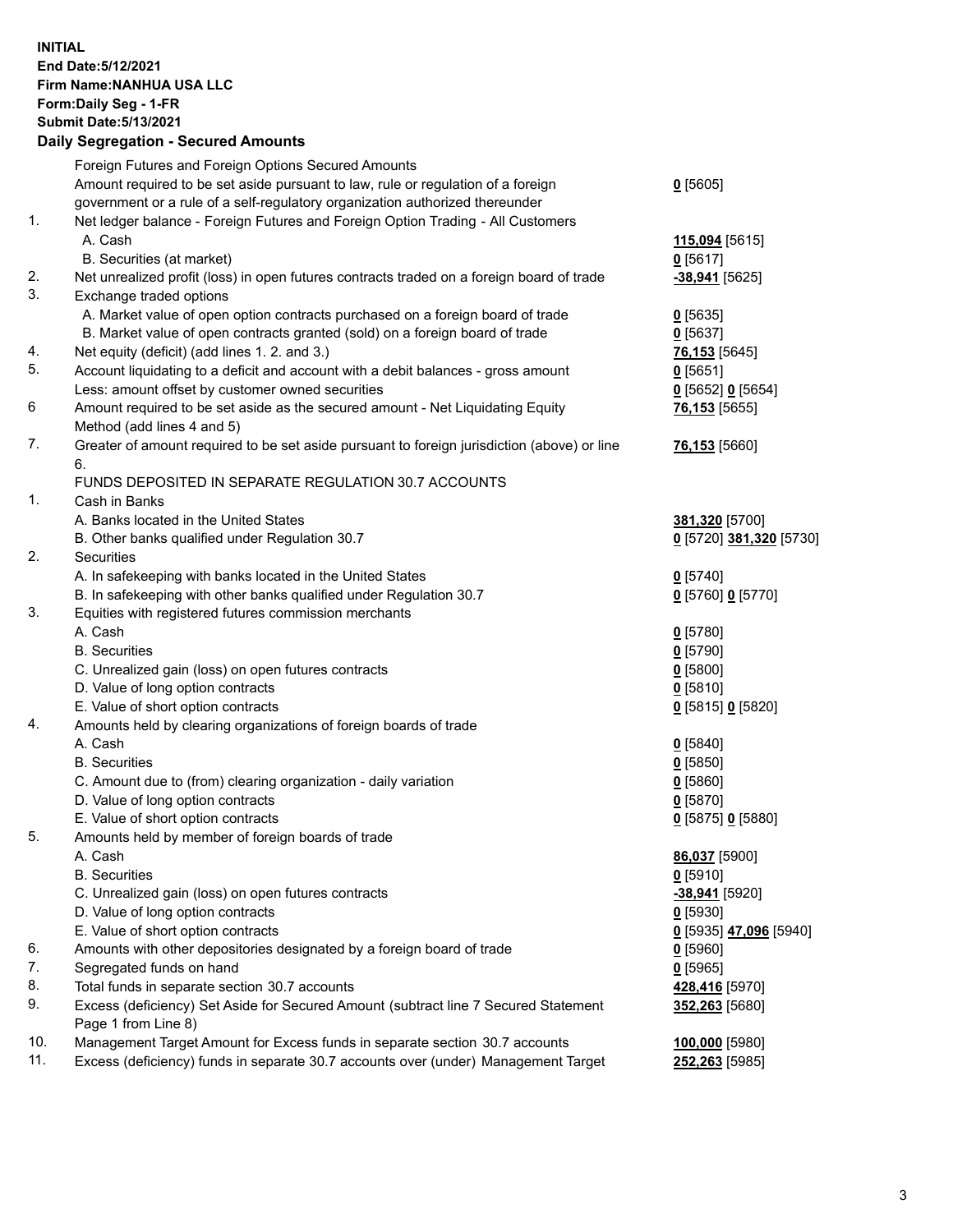| <b>INITIAL</b> | End Date: 5/12/2021<br>Firm Name: NANHUA USA LLC<br>Form: Daily Seg - 1-FR<br><b>Submit Date: 5/13/2021</b><br>Daily Segregation - Segregation Statement |                     |
|----------------|----------------------------------------------------------------------------------------------------------------------------------------------------------|---------------------|
|                | SEGREGATION REQUIREMENTS (Section 4d(2) of the CEAct)                                                                                                    |                     |
| 1.             | Net ledger balance                                                                                                                                       |                     |
|                | A. Cash                                                                                                                                                  | 179,058,342 [5000]  |
|                | B. Securities (at market)                                                                                                                                | $0$ [5010]          |
| 2.             | Net unrealized profit (loss) in open futures contracts traded on a contract market                                                                       | -60,987,799 [5020]  |
| 3.             | Exchange traded options                                                                                                                                  |                     |
|                | A. Market value of open option contracts purchased on a contract market                                                                                  | 1,583,754 [5030]    |
|                | B. Market value of open option contracts granted (sold) on a contract market                                                                             | $-1,112,043$ [5040] |
| 4.             | Net Equity (deficit) (add lines 1, 2, and 3)                                                                                                             | 118,542,254 [5050]  |
| 5.             | Accounts liquidating to a deficit and accounts with                                                                                                      |                     |
|                | debit balances - gross amount                                                                                                                            | $0$ [5060]          |
|                | Less: amount offset by customer owned securities                                                                                                         | 0 [5070] 0 [5080]   |
| 6.             | Amount required to be segregated (add lines 4 and 5)                                                                                                     | 118,542,254 [5090]  |
| 7.             | FUNDS IN SEGREGATED ACCOUNTS                                                                                                                             |                     |
|                | Deposited in segregated funds bank accounts<br>A. Cash                                                                                                   | 40,602,849 [5100]   |
|                | B. Securities representing investment of customers' funds (at market)                                                                                    | $0$ [5110]          |
|                | C. Securities held for particular customers or option customers in lieu of cash (at                                                                      | $0$ [5120]          |
|                | market)                                                                                                                                                  |                     |
| 8.             | Margins on deposit with derivatives clearing organizations of contract markets                                                                           |                     |
|                | A. Cash                                                                                                                                                  | 89,929,961 [5130]   |
|                | B. Securities representing investment of customers' funds (at market)                                                                                    | $0$ [5140]          |
|                | C. Securities held for particular customers or option customers in lieu of cash (at                                                                      | $0$ [5150]          |
|                | market)                                                                                                                                                  |                     |
| 9.             | Net settlement from (to) derivatives clearing organizations of contract markets                                                                          | $-1,195,903$ [5160] |
| 10.            | Exchange traded options                                                                                                                                  |                     |
|                | A. Value of open long option contracts                                                                                                                   | 1,583,754 [5170]    |
|                | B. Value of open short option contracts                                                                                                                  | $-1,112,043$ [5180] |
| 11.            | Net equities with other FCMs                                                                                                                             |                     |
|                | A. Net liquidating equity                                                                                                                                | $0$ [5190]          |
|                | B. Securities representing investment of customers' funds (at market)                                                                                    | $0$ [5200]          |
|                | C. Securities held for particular customers or option customers in lieu of cash (at                                                                      | $0$ [5210]          |
|                | market)                                                                                                                                                  |                     |
| 12.            | Segregated funds on hand                                                                                                                                 | $0$ [5215]          |
| 13.            | Total amount in segregation (add lines 7 through 12)                                                                                                     | 129,808,618 [5220]  |
| 14.            | Excess (deficiency) funds in segregation (subtract line 6 from line 13)                                                                                  | 11,266,364 [5230]   |
| 15.            | Management Target Amount for Excess funds in segregation                                                                                                 | 3,500,000 [5240]    |
| 16.            | Excess (deficiency) funds in segregation over (under) Management Target Amount                                                                           | 7,766,364 [5250]    |
|                | <b>Excess</b>                                                                                                                                            |                     |